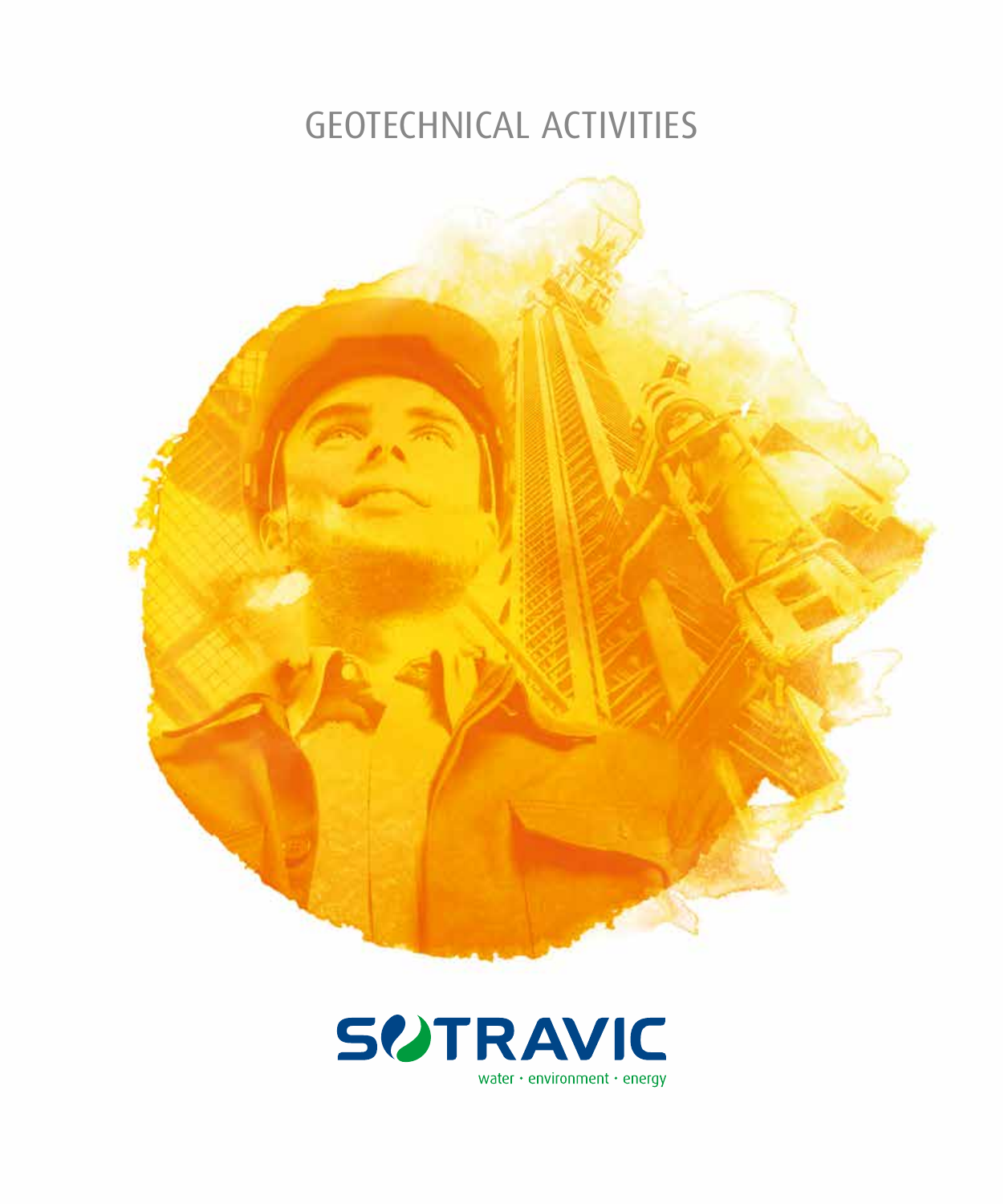# **SOTRAVIC GEOTECHNICAL**

Over the last three decades, Sotravic has created employment, developed skills, applied technology and delivered infrastructure throughout Mauritius and Indian Ocean Islands. Careful step-by-step expansion in both resources and experience has enabled us to become the market leader in sewer and water infrastructure, waste and landfill management, geotechnical investigation and renewable energy solutions for both public and private clients. Today our Group's operations are focused on the following in 3 areas: Water, Waste & Energy, Equipment & Logistics.

Our Geotechnical Department was established 15 years ago and has a strong track record of delivering high-quality engineered drilling, coring, investigation and geo-environmental assessments. We have the ability to cope with difficult and restricted site access across all ground conditions when executing various types of investigation or drilling works. Our drilling teams are trained to the highest standards to form boreholes for sampling, testing, gas and water extraction for geotechnical and geo-environmental assessments.

#### **Geotechnical Activities**

Our comprehensive service can be integrated with any project's environmental engineering requirements and includes:











We are committed to innovation in drilling techniques and this is evident in the range and versatility of our rigs.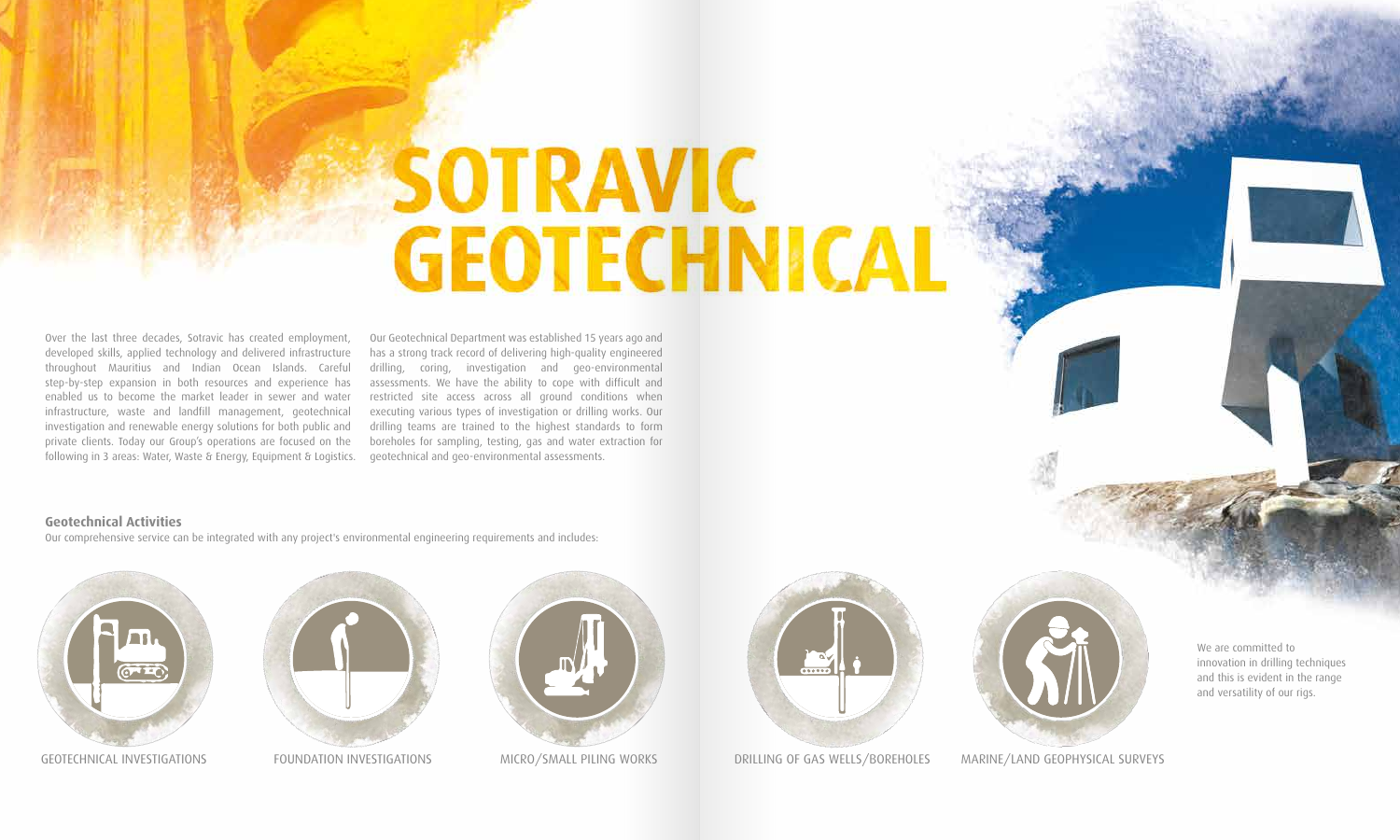CRACKED FLOOR



ANGLED DRILLING

JACK CONCRETE

## **PILING AND ANCHORING** APPLICATIONS

Sotravic is a leading engineering, contracting and services company in Mauritius. We are introducing a broad range of construction piling and anchoring applications designed to address situations where conventional methods of foundation stabilization or repair would not be feasible.

> Our fast and effective solutions include: • Drilled Piles/Micro Piling • Foundation Underpinning • Soil Stabilization/Retaining Structures • Anchor Stressing

#### **Drilled Piles/Micro Piling**

Our drilled in-situ concrete piles are particularly well suited in cases where the heavy vibrations caused by pile driving machinery could result in surrounding damage. Potential applications include the construction of foundations for a wide range of civil engineering and building structures.

### **Soil Stabilization/Retaining Structures**

We can improve virtually any soil for bulk filling and construction of roads, pavements, embankments, reinforced earth structures, railways, housings and industrial units. By means of horizontal, vertical or angled drilling, sides can be stabilized and securely anchored with cast-in reinforcing that is tensioned to the specified capacity.

#### **Anchor Stressing**



The use of pre-stressed ground anchors is a common practice in a wide range of civil engineering applications such as tower foundations, tie-back walls, slope and dam stability, and tunnel bolting. We apply the preferred and most accurate way to pre-stress an anchor, i.e. using a hollow ram hydraulic jack which couples directly to the end of the anchor with a pull rod assembly.

#### **Foundation Underpinning**

Solid foundations are critical to the structural integrity of your building or structure. To prevent your foundations from sinking or settling due to such issues as inadequate drainage, plumbing leaks, extreme dry soil, or poor soil conditions, we provide reliable underpinning services to permanently strengthen and stabilize your structure, thus preventing any further vertical settlement.



### **OUR SOLUTIONS**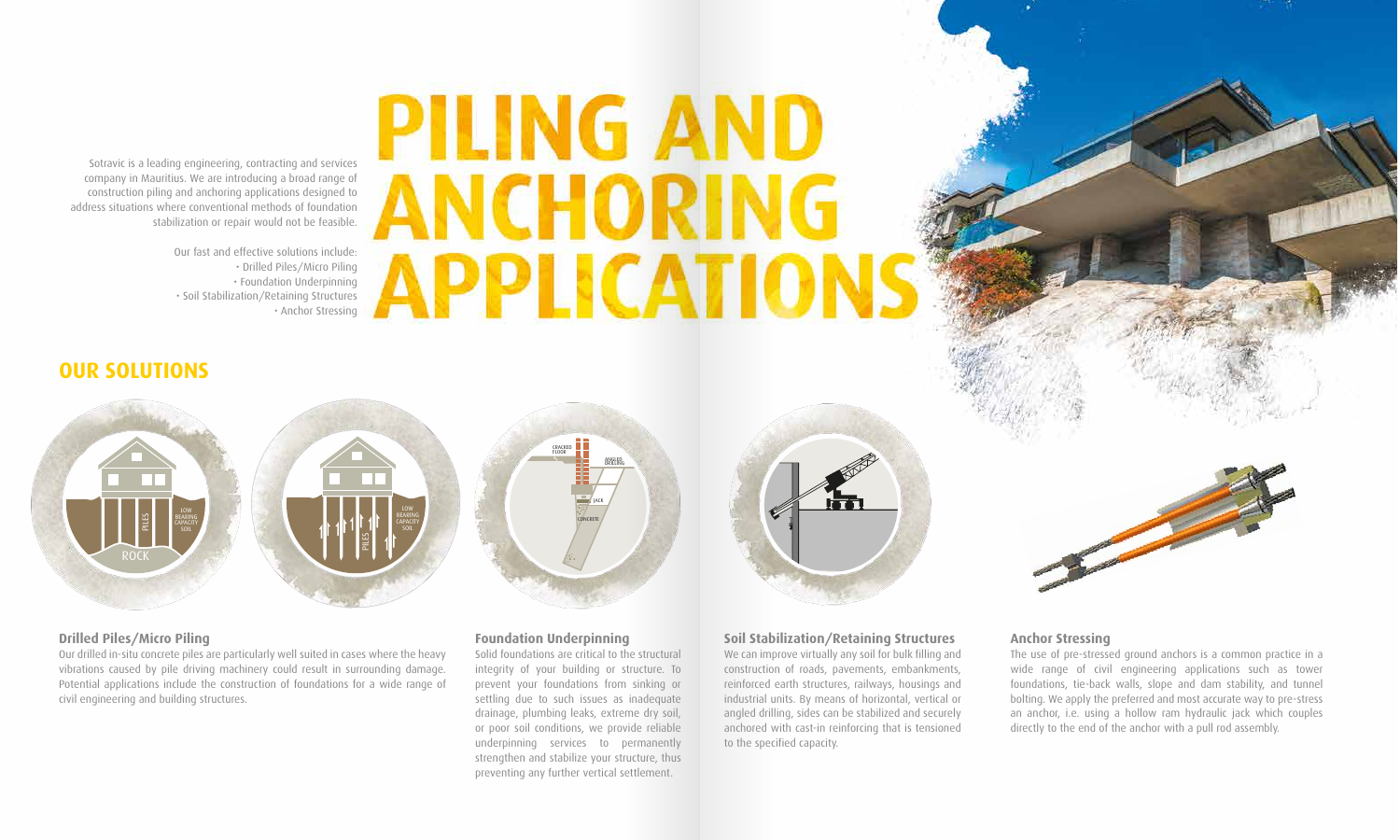### **Our Equipment**

We leverage the expertise of our geotechnical engineering team to offer our clients a full foundations package from design to completion, including piling, anchoring and grouting. We have also given careful consideration to the choice of equipment to ensure its suitability. In addition to a new multi-purpose mini piling rig and Italswis grout batching plant, we have opted for Casagrande and Schramm drilling rigs, which offered us the best multi-disciplined equipment with full backup service as required.

# **PILING AND** ANCHORING EQUIPMENT



#### **Casagrande C6 XP Drilling Rig**

The Casagrande C6 XP drilling rig has the following capabilities: mini piling, soil nails, soil/rock anchors, DTHH, symmetric piling, jet grouting and small CFA.



#### **Pile Testing Equipment**

To ensure compliance with structural integrity standards, Sotravic also has cutting edge pile testing equipment using new computer-controlled data loggers and requiring NO lone working with a pre-programmed testing cycle.



Our testing capabilities include:

- Integrity Testing PIT/TDR
- Static Load Testing
- Tension Testing
- PDA Testing
- Vibration Monitoring

#### **Schramm T660 (700HP) Drilling Rig**

The Schramm T660 (700HP) drilling rig is mounted on a Mercedes Actros 8x8 unit with a 900 CFM on-board compressor at 25 bars. It can drill water boreholes with 400mm casing down to 150m and geothermal exploration wells of diameter 200mm down to 1,500m.